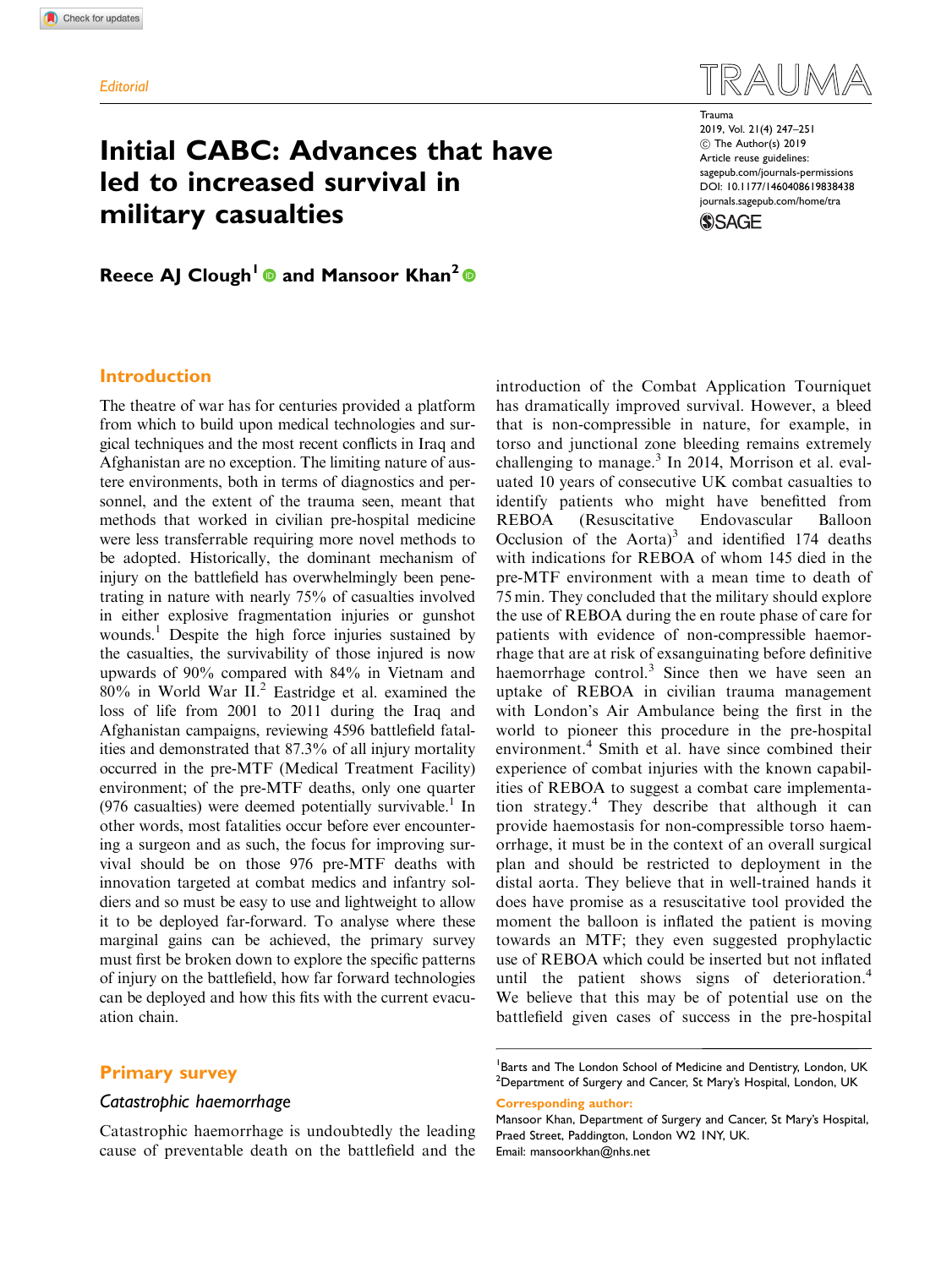environment, however, continued research, specifically into partial REBOA (P-REBOA), intermittent REBOA (iREBOA) and selective aortic arch perfusion (SAAP) is required which are known to mitigate some of the adverse consequence associated with prolonged aortic occlusion.<sup>5</sup> Should these techniques be adopted on the battlefield, military-specific guidelines and appropriate training will be required.

A novel potential alternative to REBOA is the use of ResQFoamTM (Arsenal Medical, Watertown MA), a self-expanding polyurethane foam that can be injected through the umbilicus and expands within 1 min to conform to the anatomy of the internal organs resulting in a local tamponade effect.<sup>6</sup> The foam is non-adherent and is easily removed at the point of definitive care. Currently, only swine studies have been published but a multi-centre phase I trial REVIVE (Reducing Exsanguination Via In-Vivo Expandable foam) trial is underway.<sup>7</sup> However, in swine models, a major complication observed was focal ecchymotic bowel lesions from necrosis due to the pressure exerted by the foam, requiring surgical repair during foam removal.<sup>6</sup> It can be argued that this degree of morbidity is potentially acceptable, but the likelihood of this technology being available in the near future is low; however, it is clear that innovative thinking is pushing the boundaries of haemorrhage management on the battlefield.

## Airway

Unlike civilian trauma, combat airway management shows significant differences, especially in the mechanism of injury. In combat trauma, the need for airway management is overwhelmingly due to penetrating injury, $8$  which is associated with increased risk of difficulty or even failed airway.<sup>9</sup> As such, combat airway management due to the mechanism alone, regardless of the external situation, is likely to make the task more challenging and more likely to require a surgical cricothyroidotomy (SC). Mabry estimated that whilst the military rate of US surgical airway insertion was approximately double the civilian rate, it still occurred in less than 1% of all US military trauma admissions, suggesting that only the most critically ill patients received a surgical airway.<sup>8</sup> Kyle et al. performed a study into the success of airway insertion over an eight-year period in Afghanistan and found that despite the relative inexperience of the operators an overall success rate of  $92\%$  was achieved.<sup>10</sup> SC is considered a last resort procedure in a difficult airway algorithm; however, it has been suggested that in certain situations it may be counterproductive to delay a surgical airway intervention; in such circumstances, SC may be the best 'first resort' in definitive airway management. $^{11}$  Mabry et al. describe a novel approach in which awake SC is performed first and discuss three cases of 'inevitable surgical airway', which they define as, an airway which due to being altered by severe trauma or other anatomical disruption requires advanced management. They believe that in certain situations, for example, with large numbers of casualties, RSI (Rapid Sequence Induction) and intubation is not practical for one individual to acutely manage. They believe that combat medics should be trained to recognise an airway that is likely to require SC due to, for example, disrupted anatomy and instead of persisting in treating SC as a 'final solution' start with an awake SC technique. This will allow medics to begin oxygenation and ventilation sooner than if RSI was tried and failed and also allows the medic to care for other casualties much sooner, ultimately leading to improved survival rates across the board. Currently, this is a lifesaving manoeuvre taught to all Combat Medics and has seen usage on the front line.<sup>12</sup>

# **Breathing**

Tension pneumothorax (tPTX) remains a significant cause of mortality in both civilian and military trauma, with a reported incidence of  $1\% - 5\%$ <sup>1,13–15</sup> with survival dependent on early recognition and prompt decompression. The current gold standard for treatment is needle thoracocentesis with a 14- to 16-gauge angiocatheter (14–16G AC) in the second intercostal space at the mid-clavicular line.<sup>16</sup> However, the reported incidence of decompression failure using a traditional 5-cm-long 14G AC is  $17\%$ –60%.<sup>17</sup> Inadequate catheter length, kinking of the angiocatheter, luminal obstruction or inadequate diameter to quickly relieve tension physiology are some recognised reasons for failure. As such, there exists a need for a device with a much higher success rate with fewer failures. Some alternative devices include a modified Veress-type needle (mVN), laparoscopic trocar (LT) and 10-gauge AC.

Leatherman et al. performed a randomised comparison of these three decompression devices and found that although mVN performs in an equivalent fashion to the current standard 14G AC, the failure rates of both were unacceptably high; they did report, however, that the 10G AC and 3-mm LT provide rapid effective rescue from both t-H/PTX and PEA arrest greater than 90% of the time recommending that there is now sufficient evidence for replacement of the 14G AC with a larger bore device  $(10G \text{ AC})$  on the battlefield.<sup>16</sup> This has also been reflected in the latest Advanced Trauma Life Support (ATLS) guidelines which advocate thoracocentesis in the fifth intercostal space, just anterior to the mid axillary line. $18$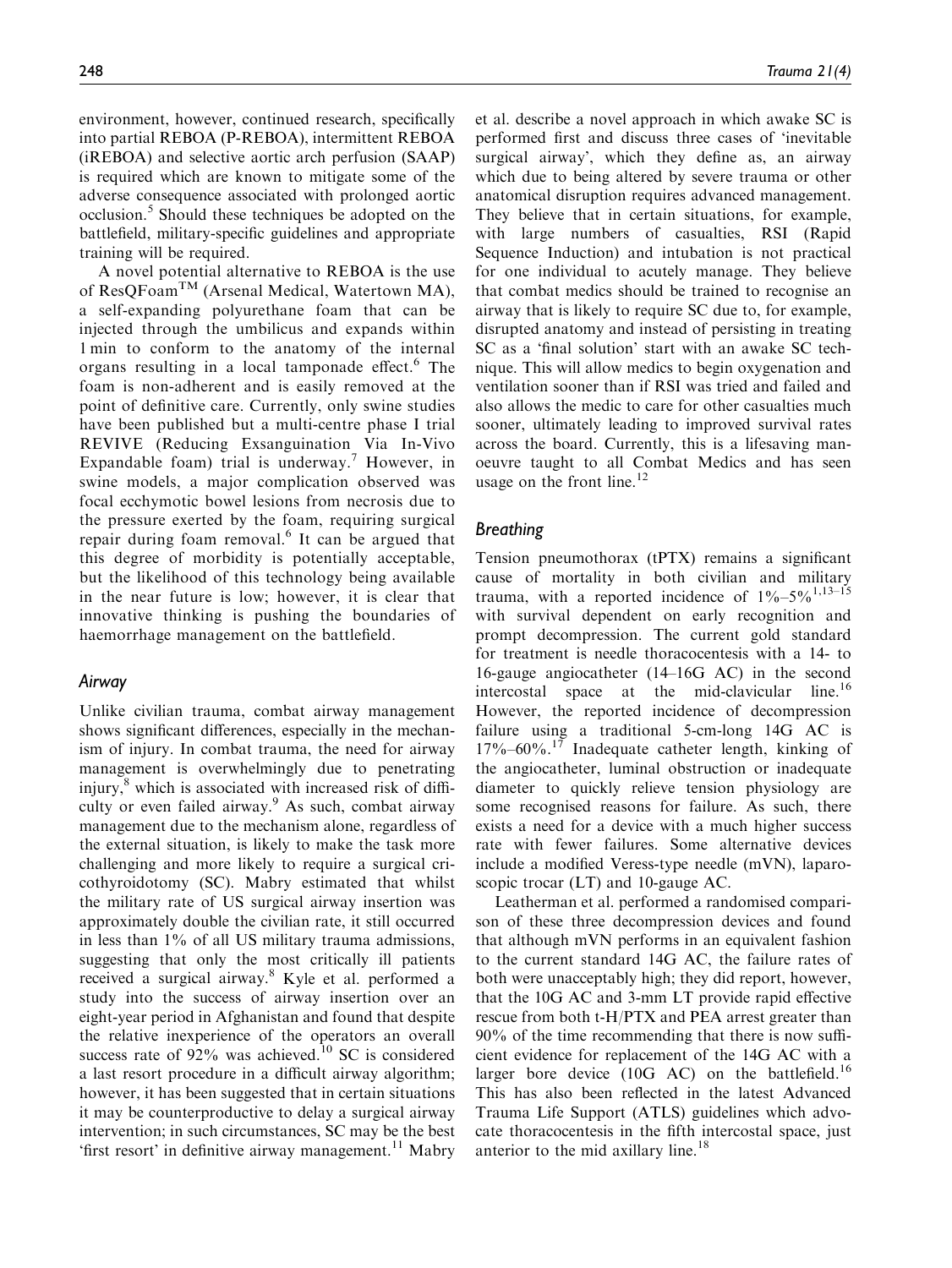# **Circulation**

Haemostatic resuscitation in austere environments where the possibility of prolonged field care exists requires not only early control of bleeding but also management of Trauma Induced Coagulopathy  $(TIC).<sup>19</sup> TIC$  is a global failure of coagulation which can develop within minutes of major traumatic haemorrhage, $^{20}$  arising from the interplay between coagulation, inflammation and cellular dysfunction of platelets and endothelium via both exogenous and endogenous mechanisms. Tissue hypoperfusion and tissue factor release are thought to be responsible for the early hypocoagulation and hyperfibrinolysis through the activation of the protein C pathway.<sup>20</sup> Furthermore, hypothermia induces platelet dysfunction and reduces the coagulation enzyme activity (especially fibrinogen), particularly in acidosis. $^{20}$ 

All these mechanisms cause a slower formation of a more fragile blood clot, which can increase the chance of further blood loss. Tranexamic acid (TXA) given within  $3 h$  improves outcomes following trauma.<sup>21</sup> The CRASH-2 trial demonstrated that TXA reduced all case mortality in trauma patients without increasing risk of thromboembolic complications and noted a 32% reduction in death due to bleeding when TXA was given within 1 h of injury, but conversely an increase in bleeding-related deaths if the drug was administered more than 3 h after injury.<sup>22</sup> This has resulted in TXA becoming a mainstay in trauma and other settings and is routinely administered by the clinician-led Medical Emergency Response Team (MERT).<sup>22,23</sup>

In an ideal scenario, injured soldiers would be rapidly evacuated to receive Damage Control Surgery and be given TXA within 1 h; however, evacuation times can vary and with the unpredictable nature of future warfare we cannot say with certainty that evacuation times will be within this window. Culligan and Tien believe that TXA should be used in the more forward setting before the response team arrives believing that it should be administered to casualties on the battlefield intramuscularly (IM) due to the experience the military already has with delivering drugs through the IM route. As such, packaging TXA into an auto-injector is the next logical step. $24$  However, according to Wright, TXA administration is currently restricted to physicians only, impairing the ability to administer this drug early.<sup>23</sup> TXA has been proven to be safe, effective and given that the British military is already familiar with morphine auto-injectors, would require little extra training. As such we should be considering how this life-saving medication can be used further forward and potentially translating to the civilian environment.

Past conflict has demonstrated that the use of fresh frozen plasma (FFP) in a 1:1 ratio with red blood cells increases the survival rate of massively transfused patients. However, this product requires time to be thawed and then transported to the casualty which is impractical in the austere environment.<sup>20</sup> A substitute to FFP has been developed by the French Military Health Service known as French Lypophilised (freezedried) Plasma (FLYP) which is as effective as FFP for improving thrombin generation and clot formation<sup>25</sup> with its effectiveness demonstrated in combat-injured patients at the French Role 3 MTF in Kabul.<sup>26</sup> It can be stored for two years at room temperature and reconstitution time is less than  $6 \text{ min.}^{27}$ 

In real-life conditions during Operation Barkhane in the Sahel region of Africa where it was stored for three months at temperatures ranging from  $28^{\circ}$ C to  $53^{\circ}$ C, 55% of the fibrinogen activity persisted.<sup>28</sup> The Israeli military use FLYP early as the primary resuscitation fluid (the 'plasma first' concept), at the point of injury when massive haemorrhage is suspected and systolic BP is below 80 mmHg (or an absent radial pulse) without reported adverse events.<sup>19</sup> Overall, there is significant evidence to support early use of FLYP as a resuscitation fluid for patients with haemorrhagic shock.

Fibrinogen plays an important role in the development of TIC and low fibrinogen levels on admission to hospital are predictors of early mortality in trauma patients and are associated with larger blood loss and the need for transfusion.<sup>29</sup> It has also been shown that fibrinogen levels do not normalise during damage control resuscitation, despite high ratio of plasma and platelets.<sup>29</sup> Early high-dose fibrinogen supplementation has been shown to be of benefit and correct this coagulopathy. A retrospective study, conducted in a Role 3 MTF, showed that an increased fibrinogen-to-red blood cell ratio transfusion was independently associated with improved survival.<sup>30</sup> Cryoprecipitate and fibrinogen concentrate (FgC) are the two concentrated sources of fibrinogen for replacement.<sup>29</sup>

Cryoprecipitate also contains factor VIII, von Willebrand factor, factor XIII and fibrinonectin but require frozen storage and thawing, making it difficult to transport in the austere environment.<sup>29</sup> FgC on the other hand, much like FLYP, is easy to use in the field, readily available and easy to store at room temperature. The Centre for Trauma Science (C4TS) at Barts and The London School of Medicine and Dentistry are currently conducting a large multi-centre Randomised Controlled Trial to evaluate early cryoprecipitate in major traumatic haemorrhage (CRYOSTAT-2); however, results from this trial may take several years to surface.

## Conclusion

Evidence shows that most casualties who die on the battlefield do so before ever reaching an MTF and as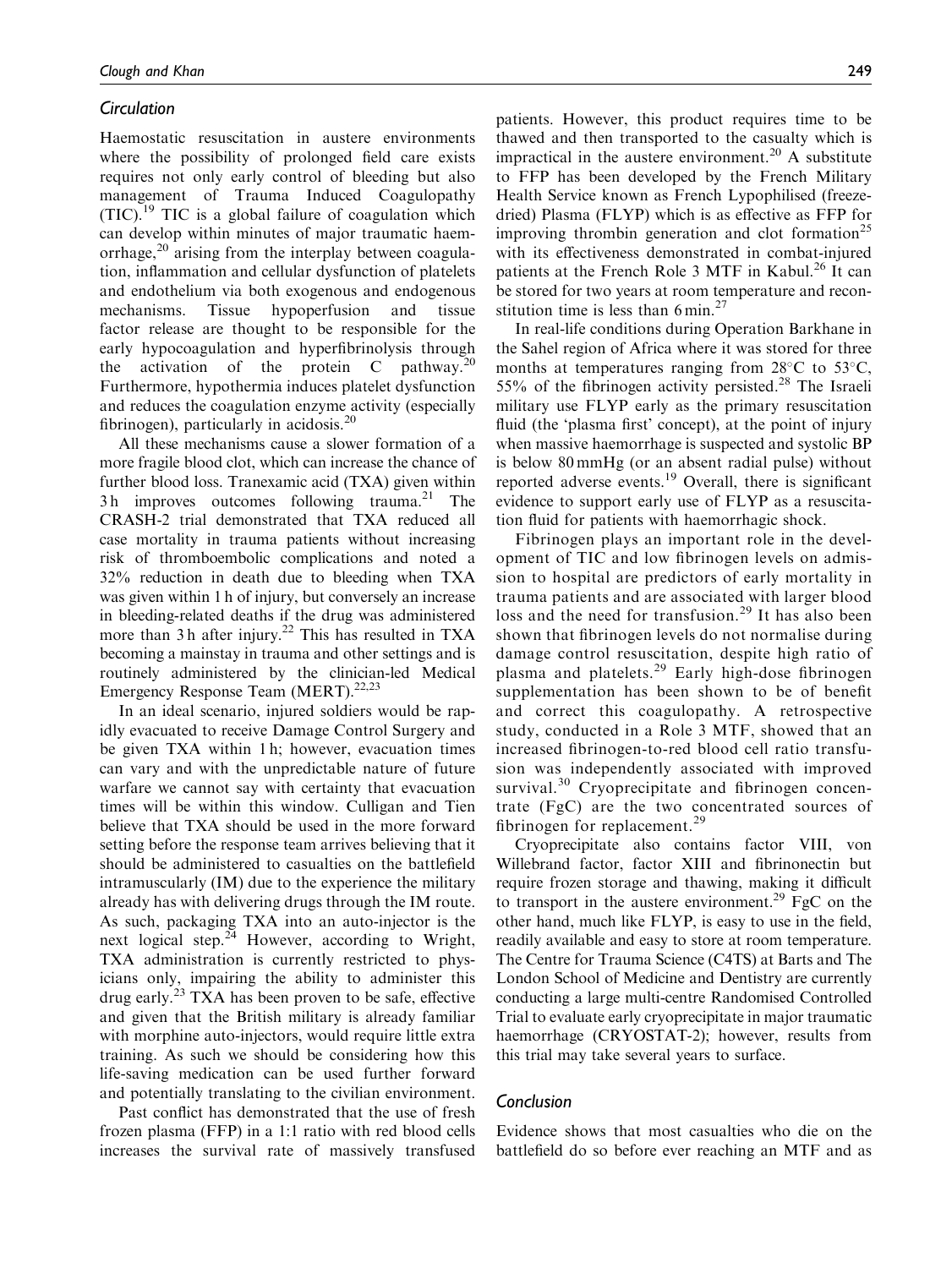such research should be focussed on the crucial first hours of care. The ever-changing nature of the battlefield setting requires the UK Defence Medical Service to be ready for all eventualities and so regular updates of guidelines must be performed, especially as time to evacuation may result in an increased need for prolonged field care. Novel solutions to the problems of managing life-threatening trauma in the austere environment need to be developed and aimed at field medics and front-line soldiers who will be best placed to deliver immediate interventions but they must be easy to use, lightweight and functional despite harsh extremes of temperatures.

Some new innovations appear promising but require more data and evidence of safety. We are yet to see greater uptake of REBOA and a change in the recommended gauge of needle for decompression of tension pneumothorax; however, this may change in the coming years. There is promising work being done on fibrinogen and the 'plasma first' concept using FLYP, but it is often more of a case of logistics than science. For example, TXA demonstrates an excellent safety profile and improves outcomes, but this is not enough to allow it to be used far forward. Hopefully this will be reassessed soon and TXA auto-injectors will be seen to be used at the point of injury. The future of trauma medicine in the austere environment is on the cusp of introducing some exciting new interventions that will no doubt enhance survival on the battlefield too.

#### Acknowledgements

None.

## Contributorship

RC and MK both came up with the concept and drafted the manuscript.

#### Declaration of conflicting interests

The author(s) declared no potential conflicts of interest with respect to the research, authorship, and/or publication of this article.

### Ethical approval

Not applicable.

#### Funding

The author(s) received no financial support for the research, authorship, and/or publication of this article.

#### **Guarantor**

MK.

# Informed consent

Not applicable.

#### Provenance and peer review

Not commissioned, externally peer reviewed.

#### Trial registration

Not applicable.

#### ORCID iD

Reece AJ Clough http://orcid.org/0000-0003-1176-2804 Mansoor Khan D http://orcid.org/0000-0002-0496-7652

#### **References**

- 1. Eastridge BJ, Mabry RL, Seguin P, et al. Death on the battlefield (2001-2011): implications for the future of combat casualty care. J Trauma Acute Care Surg 2012; 73: 431–437.
- 2. Holcomb JB, Stansbury LG, Champion HR, et al. Understanding combat casualty care statistics. J Trauma 2006; 60: 397–401.
- 3. Morrison JJ, Ross JD, Rasmussen TE, et al. Resuscitative endovascular balloon occlusion of the aorta: a gap analysis of severely injured UK combat casualties. Shock 2014; 41: 388–393.
- 4. Smith SA, Hilsden R, Beckett A, et al. The future of resuscitative endovascular balloon occlusion in combat operations. J R Army Med Corps 2017; 163: 296–300.
- 5. Russo RM, Neff LP, Johnson MA, et al. Emerging endovascular therapies for non-compressible torso hemorrhage. Shock 2016; 46: 12–19.
- 6. Chang JC, Holloway BC, Zamisch M, et al. ResQFoam for the treatment of non-compressible hemorrhage on the front line. Mil Med 2015; 180: 932–933.
- 7. ClinicalTrials.gov. REVIVE: reducing exsanguination via invivo expandable foam (REVIVE). [https://clinicaltrials.gov/](https://clinicaltrials.gov/ct2/show/NCT02880163) [ct2/show/NCT02880163](https://clinicaltrials.gov/ct2/show/NCT02880163) (2016, accessed 9 February 2019).
- 8. Mabry RL, Edens JW, Pearse L, et al. Fatal airway injuries during Operation Enduring Freedom and Operation Iraqi Freedom. Prehosp Emerg Care 2010; 14: 272–277.
- 9. Lockey D, Crewdson K and Weaver ADG. Observational study of the success rates of intubation and failed intubation airway rescue techniques in 7256 attempted intubations of trauma patients by pre-hospital physicians. Br J Anaesth 2014; 113: 220–225.
- 10. Kyle T, le Clerc S, Thomas A, et al. The success of battlefield surgical airway insertion in severely injured military patients: a UK perspective. J R Army Med Corps 2016; 162: 460–464.
- 11. Mabry RL, Kharod CU and Bennett BL. Awake cricothyrotomy: a novel approach to the surgical airway in the tactical setting. Wilderness Environ Med 2017; 28: 61–68.
- 12. Sohn VY, Miller JP, Koeller CA, et al. From the combat medic to the forward surgical team: the Madigan model for improving trauma readiness of brigade combat teams fighting the Global War on Terror. J Surg Res 2007; 138: 25–31.
- 13. Roberts DJ, Leigh-Smith S, Faris PD, et al. Clinical presentation of patients with tension pneumothorax: a systematic review. Ann Surg 2015; 261: 1068–1078.